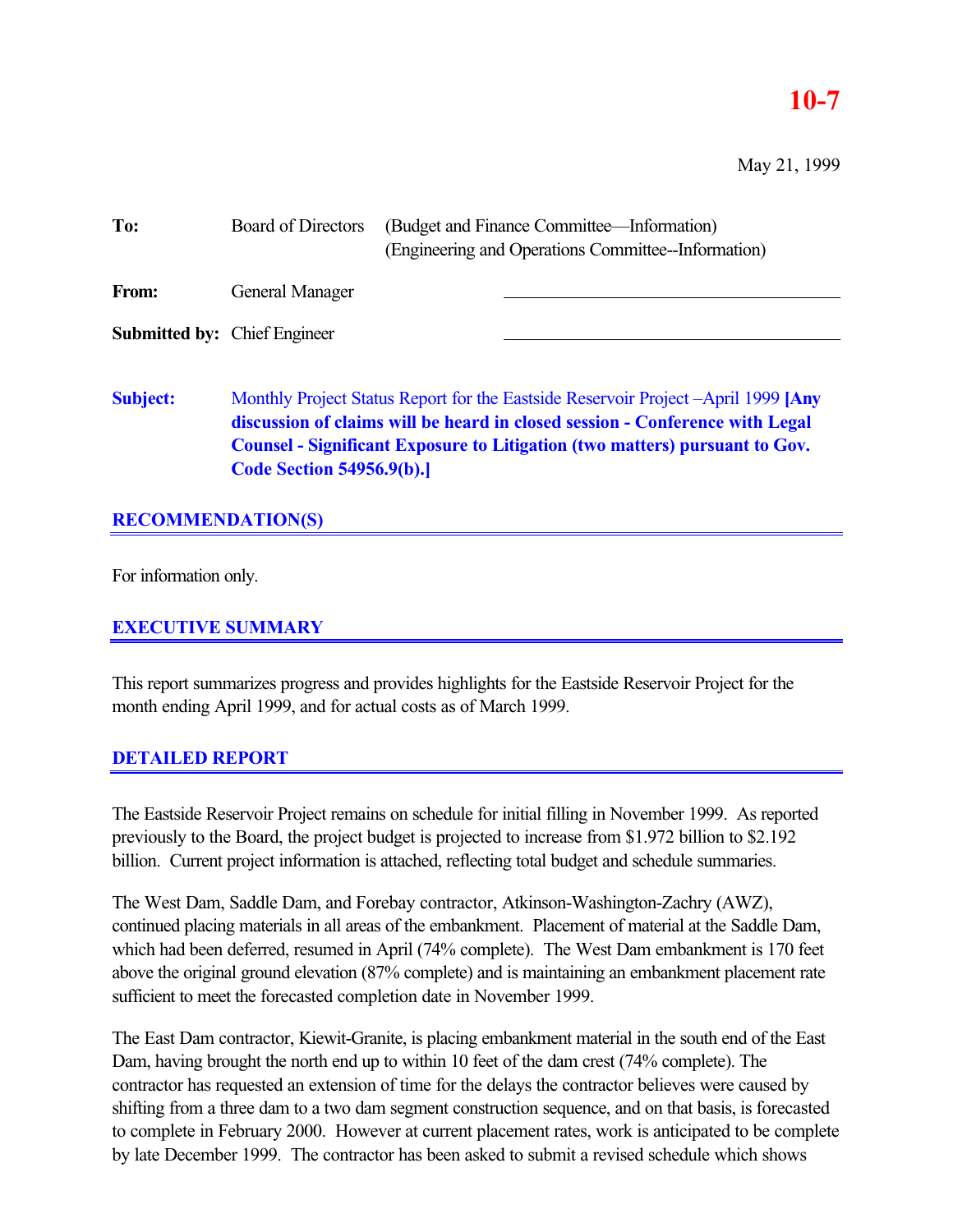both the impacts of the changes from the three dam to two dam segment construction sequence and the results of the progress he is making in placement rates.

The P-1 Pumping Plant contractor, Advanco Constructors, continued with foundation work; installation of electrical, HVAC and piping materials; installation of pumps and motors; installation of various architectural components; and initiation of assembly of the spherical valve. Work is forecasted for completion in January 2000, however formal turnover of the pumps to the Metropolitan start-up team will begin in September 1999.

AWZ, the Inlet/Outlet Tower contractor, continued with placement of structural concrete and mass concrete in areas of the emergency gate, valve tower, and anchor head. Work is forecasted to complete in January 2000. The Inland Feeder Pressure Control Structure contractor, Advanco Constructors, continues to perform work ahead of schedule and is forecasted to complete in October 1999.

The Secondary Inlet contractor, J. F. Shea Co., Inc., completed the installation and encasement of the steel liners in the north tunnel and began mortar lining in both south and north tunnels. Work is forecasted to complete in October 1999. The North Rim contractor, J. F. Shea Co., Inc., began placement of the invert slabs in the tunnels and is forecasted to complete in January 2000.

The West Dam Earthwork contractor, Ford Construction Co. Inc. completed mobilization and began removal and stockpiling of topsoil. He also began rough grading for the road to the Signal Spillway, Marina, and the High Water Road. Project is forecasted to complete in December 1999.

Remaining contracts to be awarded in order to complete the Reservoir Project, are the High Water Road (North and South segments), Signal Spillway, Fencing, Site Completion, Tank Saddle Cut-off Wall, Scott Road Extension, Highway 79 Improvements, State Street Improvements, and various contracts for Recreation Facilities.

### **CONTINGENCY REPORT**

This month, largely as a result of moving any remaining disputed items from the project forecast (\$32.6 million), the project contingency increased by \$32.8 million, from \$53.0 million to \$85.8 million. In addition, the Borrow Area Backfill (\$3.4 million) was deleted from the forecast when it was assessed that the costs of construction outweighed the benefits, and forecasted costs were reduced for Site Completion (\$3.0 million) and Miscellaneous Construction contracts (\$3.0 million). Additionally, there were other miscellaneous changes which produced a net decrease (\$2.5 million) in forecasted costs. Offsetting these reductions were increases to forecasted costs for the addition of Reserve Trails (\$1.1 million), Spoil Area Aesthetic Treatment (\$3.5 million), and Paleontological Monitoring (\$3.3 million). The transfer and increase of costs for hydroseeding, which was a part of the dam construction contracts, to a new line item (\$3.8 million) added to the forecast.

### **ISSUES AND CONCERNS**

While the project is proceeding towards an initial pump fill date in November and a timely completion of remaining work in the first quarter of 2000, there are several concerns which management is addressing which could potentially impact the schedule or cost of the project.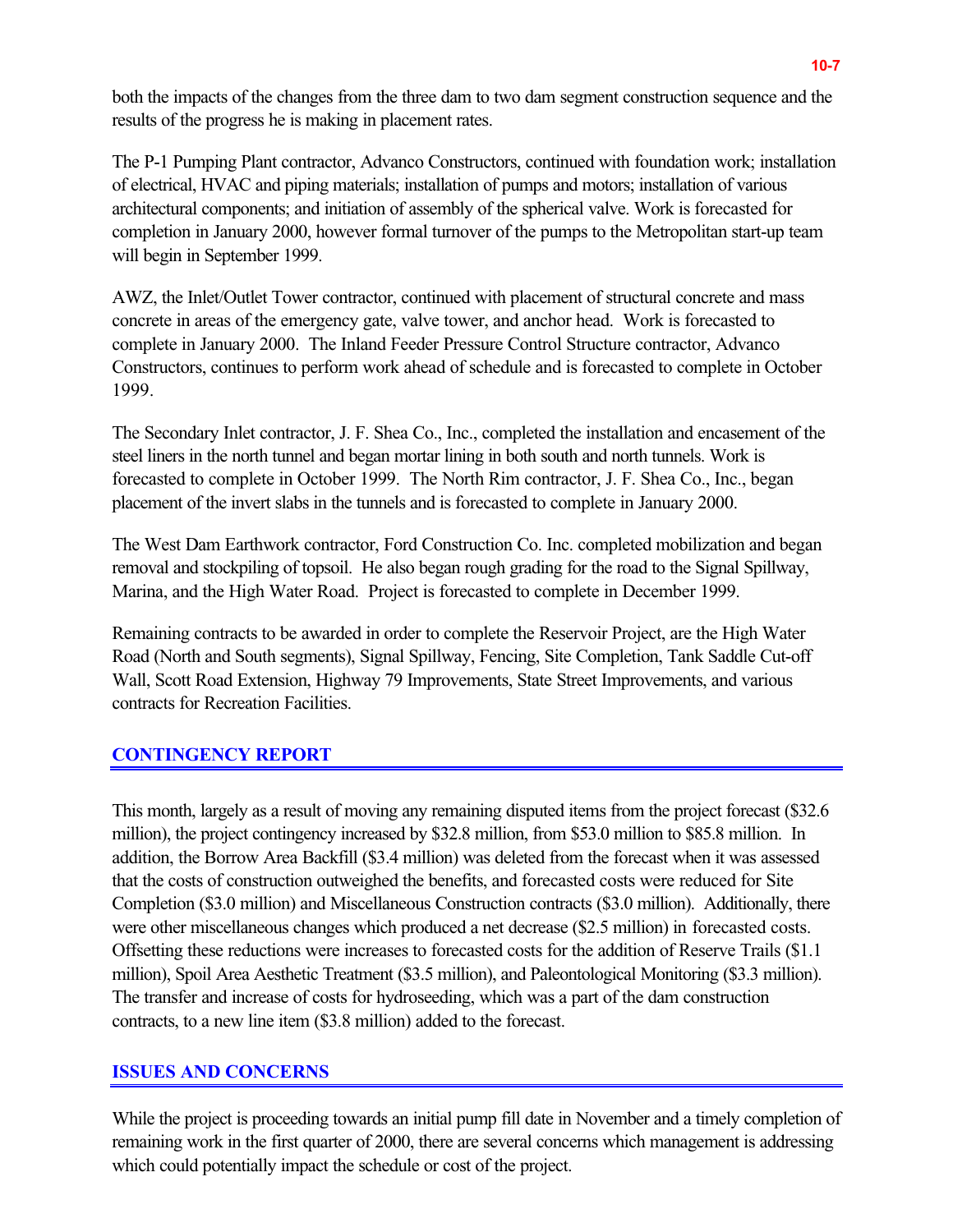The Pumping Plant Contractor, Advanco, continues to work a single shift on electrical work and is behind schedule on wiring the pump motors and controls. An agreement is being negotiated to mitigate all remaining cost, delays, and disruption issues. However delays have occurred and a detailed schedule to complete all remaining work, which carefully integrates start-up activities, is being prepared to address this issue. This information will be available for review by the Board in August 1999.

Efforts are being made to avoid any construction schedule delays, which could require extended staffing of the Construction Management (CM) team, and increase CM expenditures. Potential quantity variations on the two dam contacts still remain, which could impact final costs.

Estimated costs of projects not yet designed or constructed total \$162,300,000. In addition, there is still \$238,600,000 remaining to be spent on work already awarded and underway. The existing contingency is considered adequate for the above items.

DGM/kv/hjg

**Attachment 10-7A**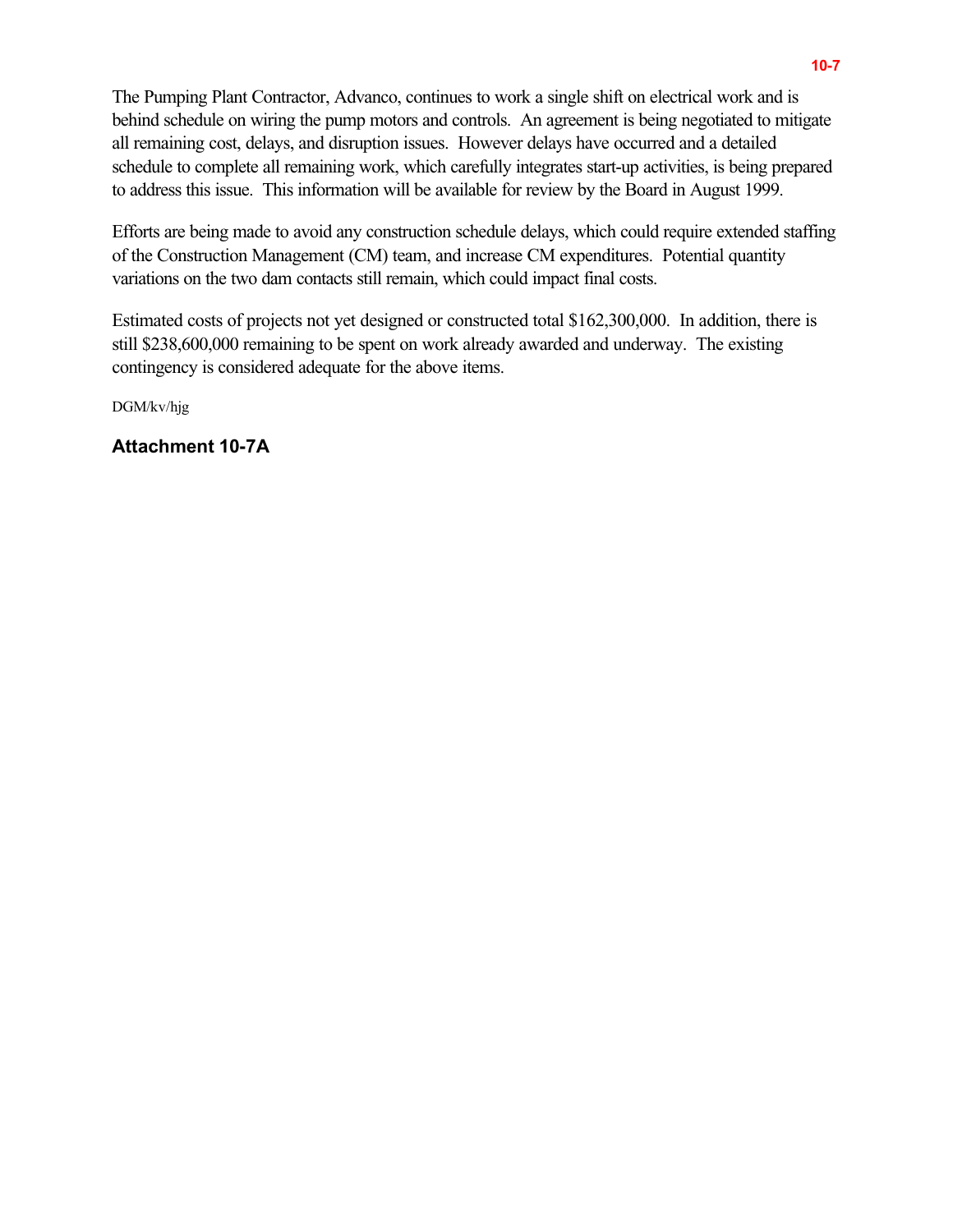Engineering Division, 5/21/99

Attachment 10-7A, Page 1 of 2 **Engineering Division, 5/21/99 Attachment 10-7A, Page 1 of 2**

### Attachment 10-7A **Attachment 10-7A**

Attachment for 10-7

Attachment for 10-7 Engineering Division May 21, 1999 Engineering Division

May 21, 1999

### **Financial Summary** Summary Financial



Based on knowledge of current field conditions. \*Based on knowledge of current field conditions.

# Project Cash Flow **Project Cash Flow**